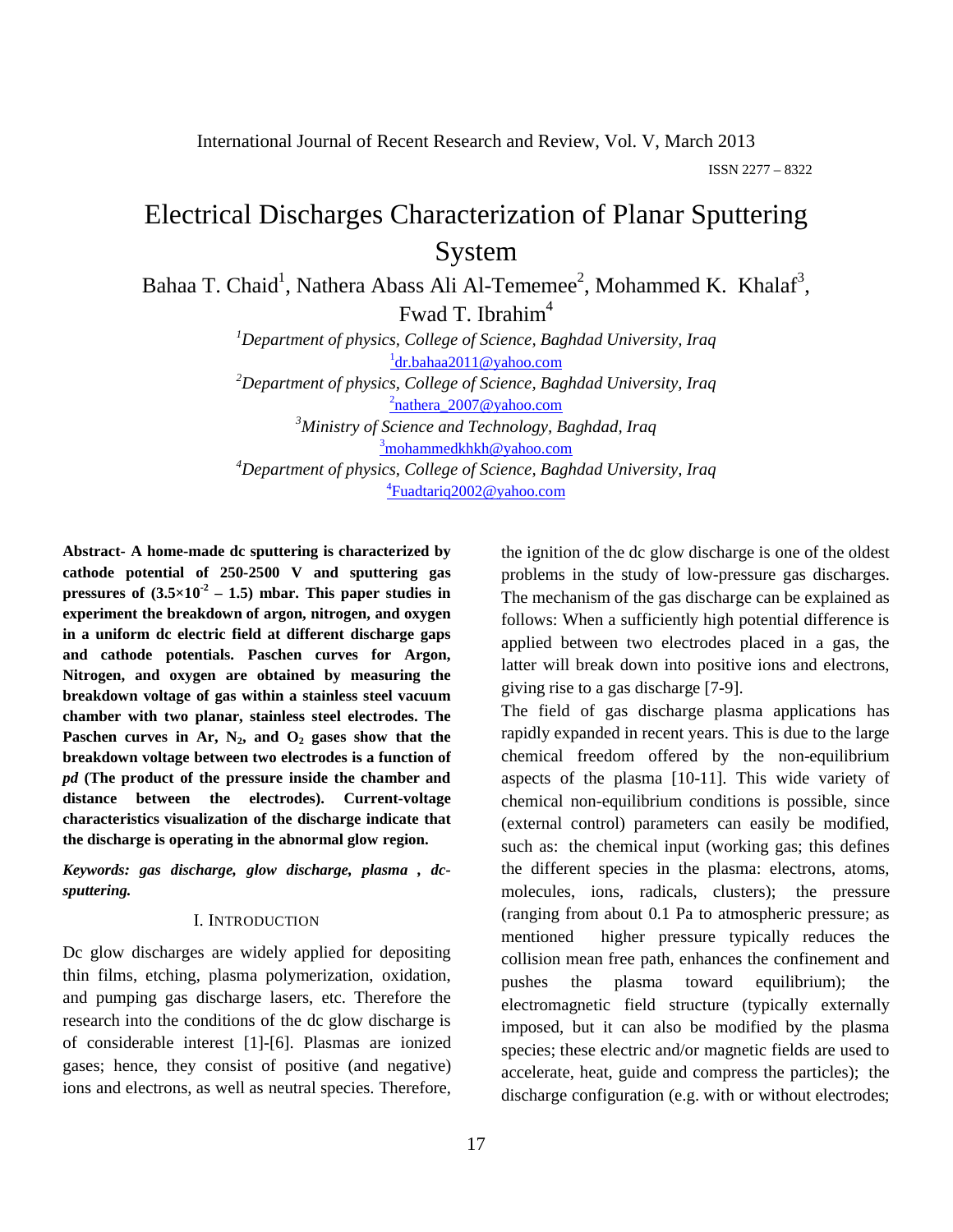discharge volume: a small volume typically means large gradients and thus departure from equilibrium). The temporal behavior (e.g. pulsing the plasma).

Because of this multi-dimensional parameter space of the plasma conditions, there exists a large variety of gas discharge plasmas, employed in a large range of applications.

This paper reports the results of homemade lowpressure plasma system where it can be used to enhance repeatability of the sputtering process. Experimental study of breaking down of argon, nitrogen and oxygen in the dc electric field in cylindrical discharge vessels with various inter-electrode gaps *d* and gas pressure supply were tested. Mechanisms and characteristics of plasma source are analysis as paschen characteristics curve, pressure-discharge current curves and discharge current-applied voltage.

## II. EXPERIMENTAL WORK

The plasma system is made of a stainless steel cylinder (inner diameter *30 m*, height *34 m*), closed by stainless steel plates and sealed by o-rings. The electrodes and the metallic rods are encapsulated in Teflon shell so that only the electrode surfaces are in contact with the gas and edge effects are avoided. The shells used to cover the electrodes have a circular open area of  $78.5 \text{ cm}^2$ , which is the effective surface area of the electrode in contact with the gas. The electrodes are made of stainless steel of *15 mm* in thickness and*100 mm* in diameter. Before each experiment the electrodes are mechanically polished and chemically cleaned in dichloromethane. The pressure is controlled by a manual throttle valve mounted between the reactor and the pumping unit. The pumping system is composed of a rotary vane pump and a diffusion pump. The gas through put is set at  $150 \text{ cm}^3/\text{s}$  by a gas flow-controller. Different gases used for the experiment with purity of 99.99 %. Before each measurement the reactor is brought to a base pressure of about  $3 \times 10^{-5}$  mbar . A high voltage dcpower supply is used for delivering 3KV between two electrodes (see figure 1).

## III. RESULT AND DISCUSSION

Planar parallel electrodes used to measure Paschen curves for different inter-electrodes spacing. We measured the breakdown curves of the glow discharge in argon, nitrogen and oxygen within the range of dc voltage  $V_{dc}$  (250 – 2500*V*) and pressure of  $8 \times 10^{-3} \rightarrow 1.5$ *mbar* Electrodes were employed and before taking measurements the cathode surface was purified by igniting the dc glow discharge in argon at a pressure of  $8 \times 10^{-3}$  mbar and a discharge current  $I_{dc} = 5 - 8$  mA for 10 min. Under these conditions the ion flux on the cathode is sufficiently large enough to remove the monolayer of gases remaining on the cathode surface after mechanical machining and polishing, but the discharge current value is not yet sufficient to produce the cathode spots that erode the cathode surface. Fig.2 and Fig.3 shows the paschen curves for argon, oxygen and nitrogen, which are obtained discharge tubes of fixed radius *R* and different inter electrode gaps *d*. It follows from these figures that on increasing the gap *d* the curves are shifted not only to the region of higher breakdown voltages  $U_{dc}$ , but simultaneously to higher *pd* values. However one can see from the results in Fig.3 that on increasing *d* the breakdown curves are also shifted to higher *pd* values .Consequently, the deviation from Paschen's law that we have observed is supported by the measured data of other authors [5,11]. In all probability, this shift of the breakdown curves to higher *Udc* and *pd* values with the increase of the inter electrode gap *d* is associated with the growth of the losses of charged particles on the lateral walls of the discharge chamber due to the diffusion across the electric field.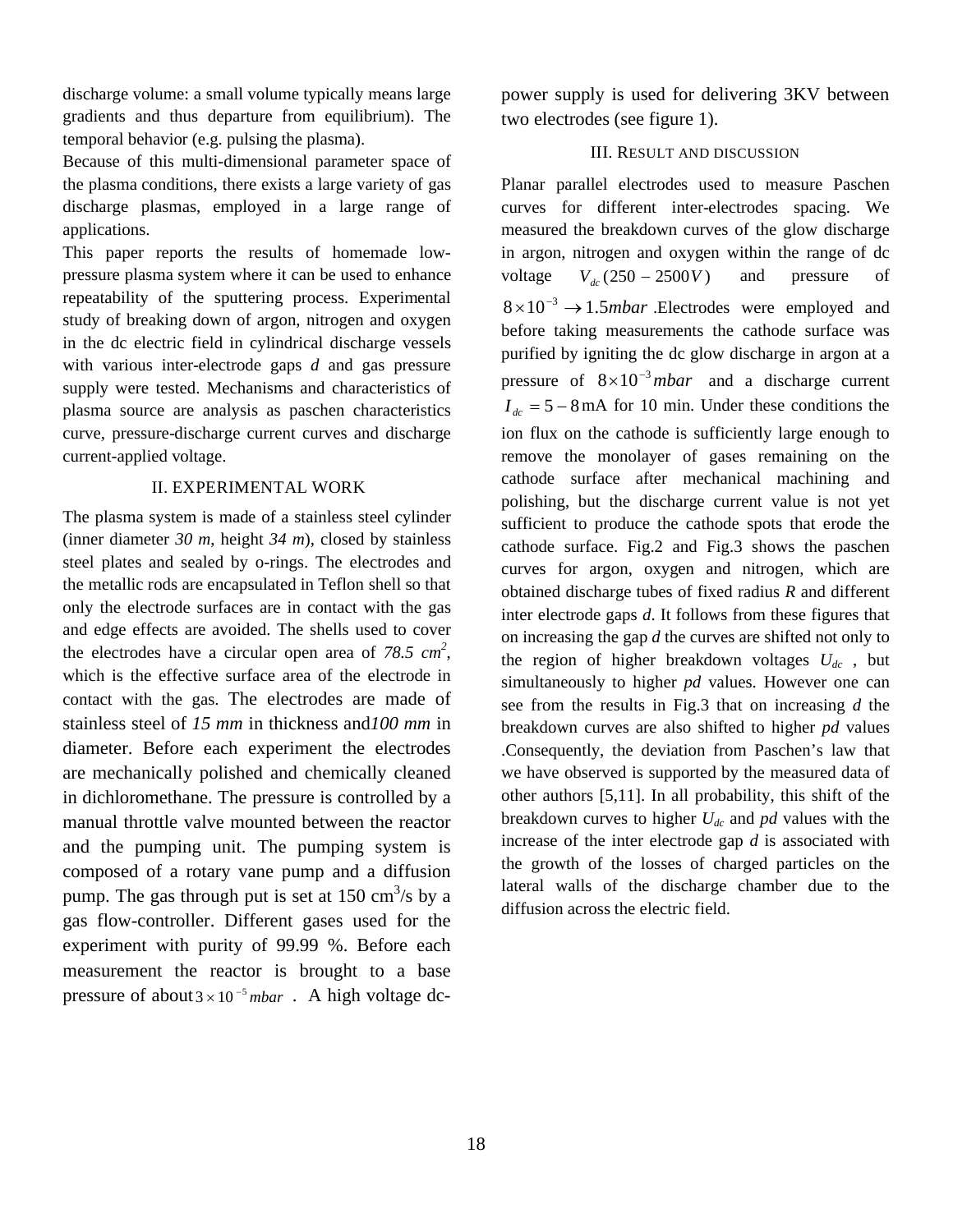



Fig.2: A plot of breakdown voltage of Ar as a function of pd



with different inter-electrode spacing Fig.3: A plot of breakdown voltage as a function of pd with with different inter-electrode spacing different assess for inter-electrode spacing different gases for inter electrode spacing d=5cm.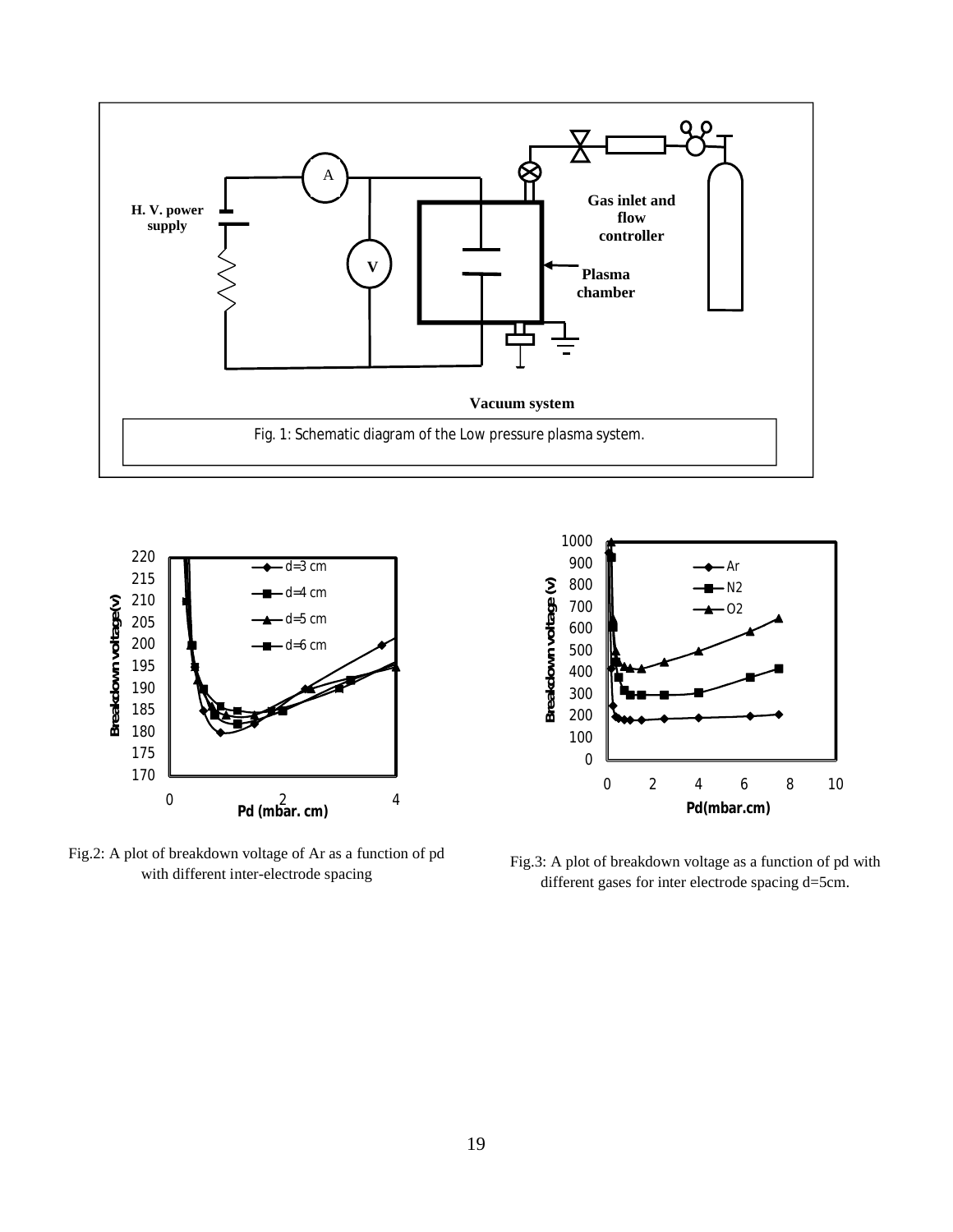

Fig.4: I-V characteristics of Ar discharge plasma at different value of gas pressure and inter-electrode spacing

The characteristics of glow discharge cathode current as a function of applied voltage for different argon gas pressure with different inter-electrode spacing have been established with the scheme shown in fig.4(d=3,4,5,and6 cm).The current in the external circuit can be measured as a function of voltage drop between the anode and the cathode. A further decrease in the external current limiting resistance brings the voltage /discharge current characteristic in to abnormal glow discharge region. This agrees with the data of [6] and also follows from the results of previous works [5]. Since the visible glow already covers the entire work surface, an increase in current density will now be accompanied by an increase in the voltage drop through the resistance of the glow discharge. These positive